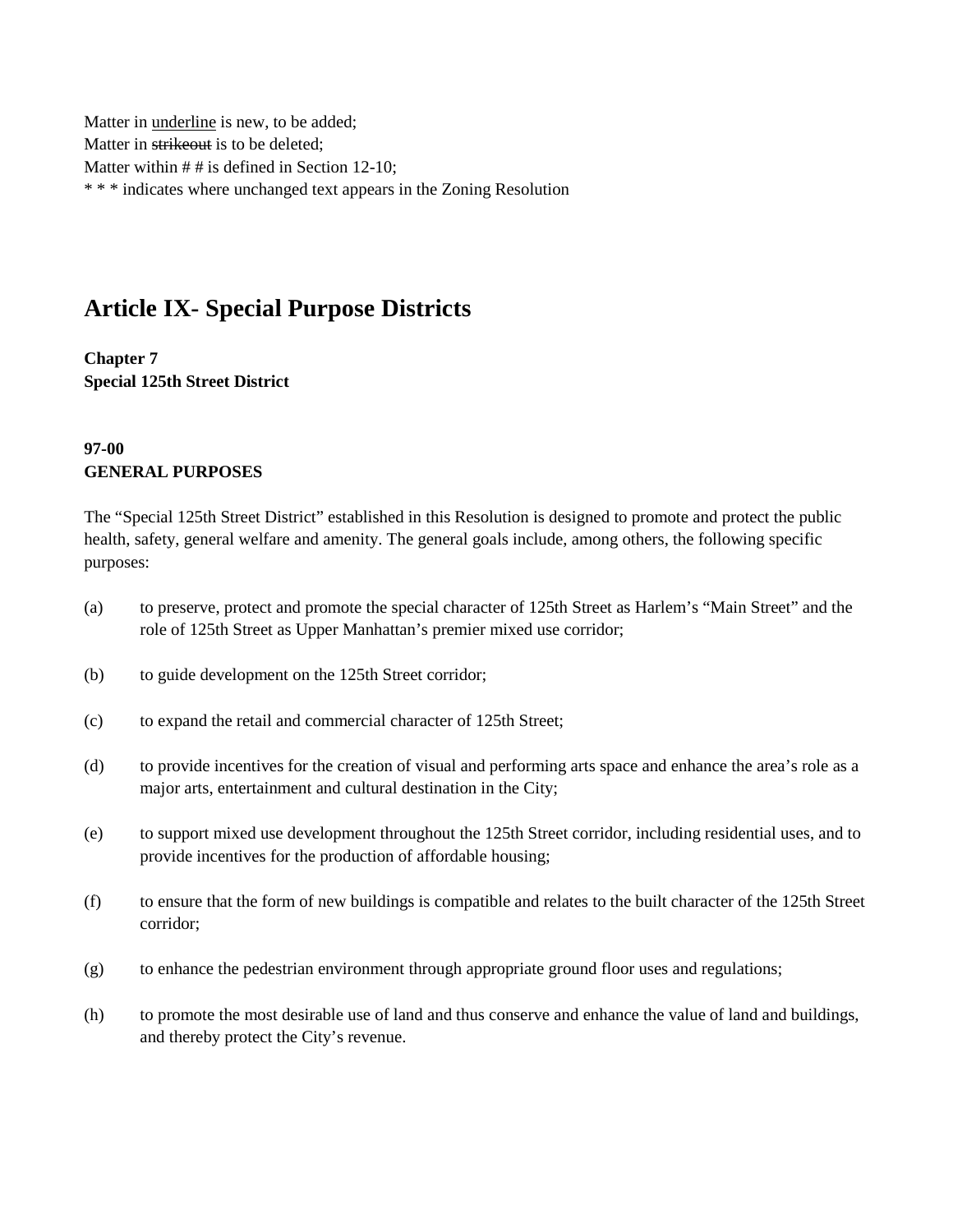\* \* \*

### **97-20 LOCATION AND ACCESS REGULATIONS**

\* \* \*

### **97-21 Location of and Access to Arts and Entertainment Uses**

Any arts and entertainment #uses# listed in Section 97-11 that are provided in order to comply with the requirements of Section 97-12 (Arts and Entertainment Use Requirement) or Section 97-422 (Floor area bonus for visual or performing arts uses) shall be subject to the following location and access requirements:

The designated #uses# listed in Section 97-11 may be located anywhere throughout a #building# that fronts on 125th Street, subject to the following conditions:

- (a) any such designated #uses# within the Core Subdistrict required pursuant to Section 97-12 shall be accessed from 125th Street; and
- (b) any #residential use# shall be located on a floor wholly above any  $\frac{4}{2}$  rommercial use  $\frac{4}{2}$  non-#residential use#; or
- (c) any  $\frac{\text{H}}{\text{command}}$  = to  $\frac{\text{H}}{\text{command}}$  = to  $\frac{\text{H}}{\text{H}}$  may be permitted on the same  $\frac{\text{H}}{\text{under}}$  as a #residential use#, provided that:
	- (1) no access exists between  $\frac{\text{H}\text{commercial}}{\text{uses\#}}$  non- $\frac{\text{H}\text{residential uses}}{\text{uses\#}}$  and  $\frac{\text{H}\text{residential uses}}{\text{uses\#}}$  at any level; and
	- (2) #commercial uses# non-#residential uses# are not located directly over any #residential uses#.

Such #commercial use# non-#residential use#, however, may be located over a #residential use# by authorization of the City Planning Commission upon a finding that sufficient separation of #residential uses# from #commercial uses# non-#residential uses# exists within the #building#.

\* \* \*

### **97-221 Access to non-ground floor uses**

The maximum ground floor #street# frontage on 125th Street allocated to entranceways or lobby space for nonground floor #uses# listed in Section 97-22 shall be as set forth for Type 1 lobbies in Section 37-33 (Maximum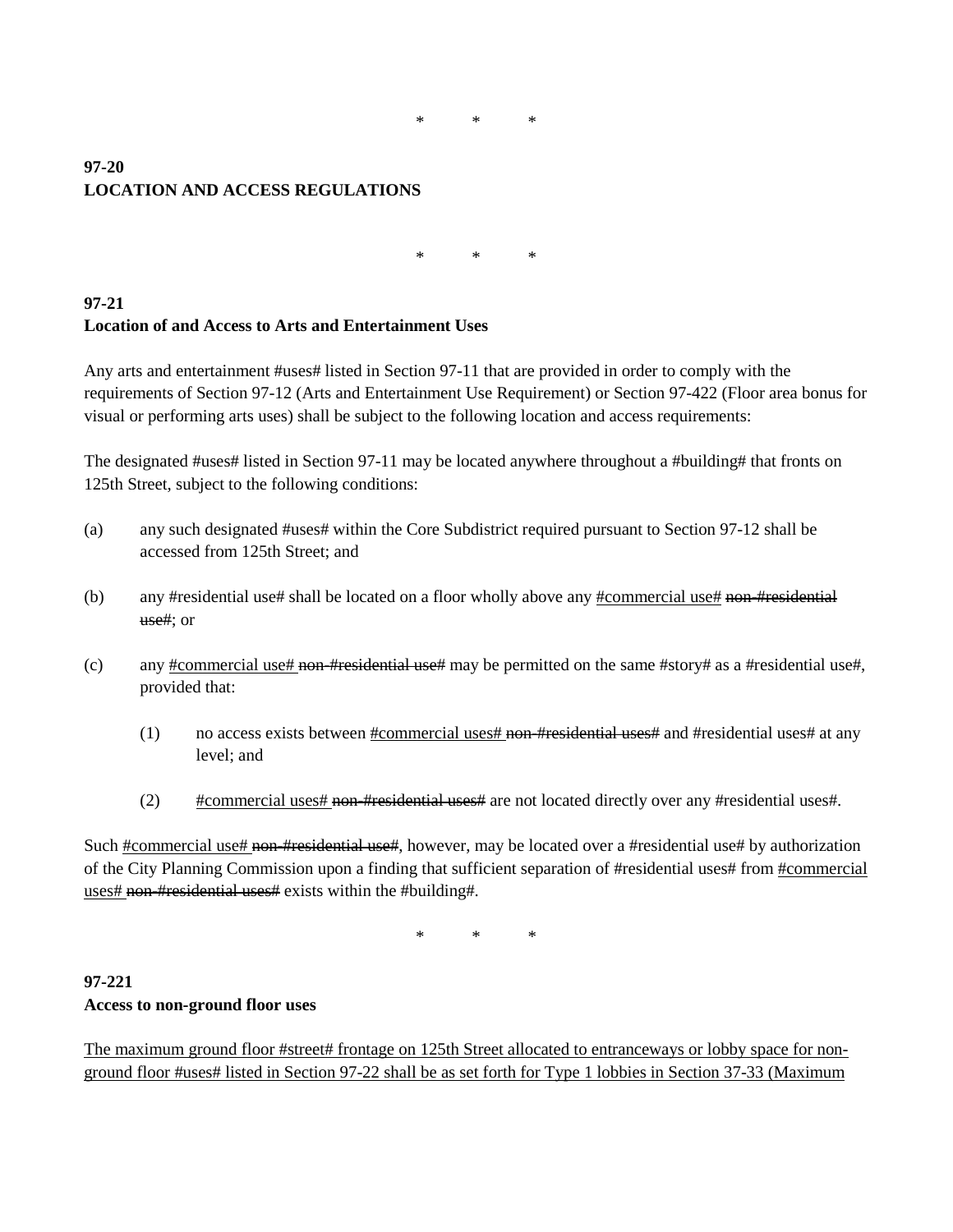Width of Certain Uses), except that for #developments# or #enlargements# with at least 200 linear feet fronting on 125th Street, the Type 2 lobby regulations shall apply.

Additionally, within the Core Subdistrict the #residential# portion of a #development# or #enlargement# may be accessed from an entrance on 125th Street only if such #development# or #enlargement# does not front upon a #street# other than 125th Street.

For non-ground floor #uses# listed in Section 97-22 with access from 125th Street, the following requirements shall apply:

- (a) Within the Core Subdistrict the #residential# portion of a #development# or #enlargement# may be accessed from an entrance on 125th Street only if such #development# or #enlargement# does not front upon a #street# other than 125th Street.
- (b) The width of the ground floor #street# frontage on 125th Street allocated to an entranceway or lobby space shall be no more than 25 linear feet or 40 percent of such #street# frontage, whichever is less, except that an entranceway or lobby space need not be less than 20 feet.
- (c) For a #development# or #enlargement# with more than one entranceway or lobby on 125th Street for nonground floor #uses#, each entranceway or lobby for #uses# listed in Section 97-22 shall be no more than 25 linear feet and, in the aggregate, shall not exceed 40 percent of such ground floor frontage.
- (d) For #developments# or #enlargements# with at least 200 linear feet fronting on 125th Street, the width of #street# frontage on 125th Street allocated to entranceways or lobby space for such #uses# shall be no more than 40 linear feet.

## **97-23 Transparency Requirements**

For all #uses#, other than houses of worship, libraries and primary rehearsal spaces, located on the ground floor of #developments# and #enlargements# that front upon that portion of 125th Street located within the #Special 125th Street District#, the ground floor #street wall# shall be glazed in accordance with the provisions set forth in Section 37-34 (Minimum Transparency Requirements). with materials which may include #show windows#, glazed transoms or glazed portions of doors. Such glazed area shall occupy at least 70 percent of the area of each such ground floor #street wall#, measured to a height of 12 feet above the level of the adjoining sidewalk or public access area. Not less than 50 percent of such area shall be glazed with transparent materials and up to 20 percent of such area may be glazed with translucent materials.

**97-24 Security Gates**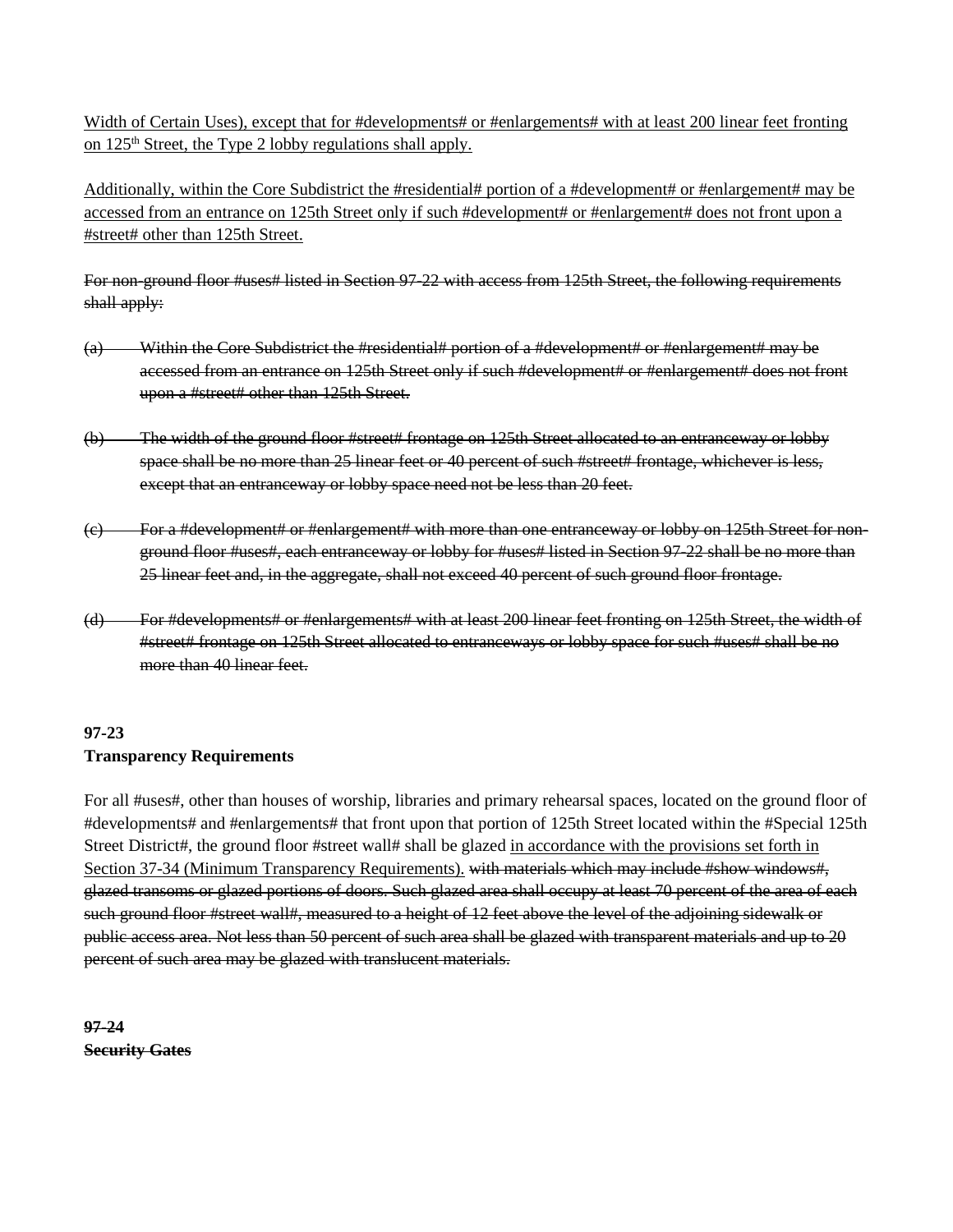Within the #Special 125th Street District#, all security gates installed after April 30, 2008, that are swung, drawn or lowered to secure #commercial# or #community facility# premises shall, when closed, permit visibility of at least 75 percent of the area covered by such gate when viewed from the #street#, except that this provision shall not apply to entrances or exits to parking garages.

\* \* \*

\* \* \*

**SPECIAL BULK REGULATIONS**

### **97-42 Floor Area Bonuses**

**97-40**

The maximum #floor area ratio# may be increased by a #floor area# bonus, pursuant to Sections 23-154 (Inclusionary Housing) 23-90 (INCLUSIONARY HOUSING), inclusive, or 97-422 (Floor area bonus for visual or performing arts uses), which may be used concurrently.

### **97-421 Inclusionary Housing**

Within the #Special 125th Street District#, C4-4D, C4-7 and C6-3 Districts shall be #Inclusionary Housing designated areas#, pursuant to Section 12-10 (DEFINITIONS), for the purpose of making the Inclusionary Housing Program regulations of Section 23-90 (INCLUSIONARY HOUSING), inclusive, and this Section, applicable within the Special District. Within such #Inclusionary Housing designated areas#, the #residential floor area ratio# may be increased by an Inclusionary Housing bonus, pursuant to the provisions of Sections 23-154 (Inclusionary Housing) 23-90, inclusive.

\* \* \*

# **97-43 Special Lot Coverage Regulations**

The maximum #lot coverage# for #residential use# in C6-3 Districts within the #Special 125th Street District# shall be 70 percent for #interior# or #through lots# and 80 100 percent for #corner lots#.

Within the Special District, there shall be no maximum #lot coverage# applied to any #zoning lot# comprising a #corner lot# of 5,000 square feet or less.

# **97-44 Special Height and Setback Regulations**